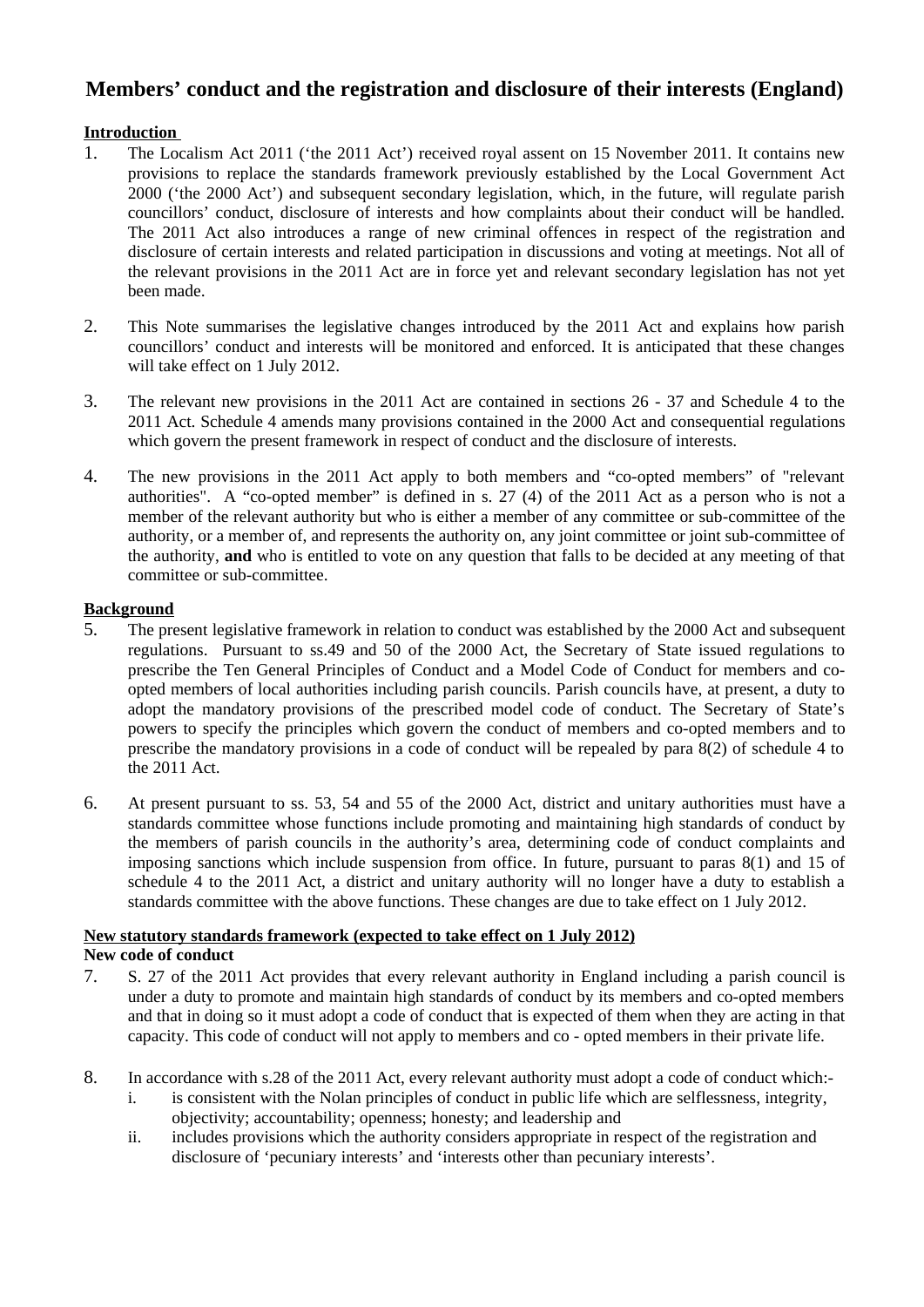The 2011 Act provides no definition of pecuniary or non-pecuniary interests and this may result in local variations.

- 9. The impending revocation of the current prescribed model code of conduct with mandatory provisions means that a relevant authority including a parish council is free to adopt any code of conduct that its wants subject to such code satisfying the requirements of s.28 of the 2011 Act.
- 10. S.27 (3) of the 2011 Act provides that a parish council may if it chooses adopt the code of conduct that has been adopted by its principal authority. Pursuant to s.29 (9), a principal authority for a parish council is the district council for its area or otherwise it will be the county. It is anticipated that principal authorities will, quite sensibly, encourage the parish councils in their areas to adopt the code of conduct adopted by them. This is because they will be responsible for handling and determining code of conduct complaints which relate to members and co-opted members of parish councils in their area and they will not want to deal with different codes adopted by parish councils.

#### **Handling of code of conduct complaints.**

- 11. S. 28 of the 2011 Act requires a relevant authority except a parish council to have in place arrangements to investigate and determine allegations that its members and co- opted member have failed to comply with its code of conduct. The principal authority is responsible for investigating and deciding code of conduct complaints which relate to parish councillors in their area. S.28(4) confirms that a failure to comply with the code of conduct must be dealt with in this way. Parish councils cannot investigate and determine code complaints. If the principal authority decides that a member or co- opted member of a parish council has breached its code of conduct, the parish council cannot take any action itself.
- 12. The 2011 Act does not give principal authorities express powers to undertake investigations or to conduct hearings (any such action required would be implied as appropriate). Similarly they have no express powers to require access to documents and information or to require members or officers to attend interviews, or to require the member to attend a hearing. For many authorities, the extent of any such arrangements may be limited by resources.
- 13. Pursuant to s.28 (7) of the 2011 Act, a principal authority must appoint at least one independent person. The independent person must be consulted and his/her views taken into account before a principal authority takes a decision on a complaint it has decided to investigate. The independent person may be consulted by the principal authority in other circumstances. A member of the principal authority or a parish council who is the subject of an allegation for failure to comply with his/her authority's code of conduct may also consult the independent person.
- 14. Independent persons are appointed by advertisement and subsequent application. Pursuant to s.28(8), an independent person cannot be a member or officer of the principal authority or of any parish council within the principal authority's area or a close friend or relative of such person. They can be paid an allowance or expenses connected to their appointment. S.28 (8) (d) provides that a person does not cease to be independent merely because such payments are made.
- 15. A person cannot be appointed as an independent person if he/she has within the past 5 years been a coopted voting member of a committee of the authority. This means that all existing independent co-opted members of standards committees, mandatory before 1 July 2012, are ineligible to be appointed as an independent person.

# **Breach of code**

.

- 16. If a member or co-opted member is found to have failed to comply with his/her authority's code of conduct, the 2011 Act does not specify what sanctions can be imposed in respect of the breach. A member cannot be suspended or disqualified from office and the 2011 Act confers no express powers to impose alternative sanctions, such as requiring a member to apologise or attend training. The imposition of a sanction is a matter for the principal authority rather than the parish council. Accordingly, other than censuring or naming and shaming, a principal authority cannot enforce sanctions in respect of members of parish councils in their area.
- 17. S.28 (4) of the 2011 Act makes clear that a council decision is not invalidated because 'something that occurred in the process of making the decision involved a failure to comply with the code.'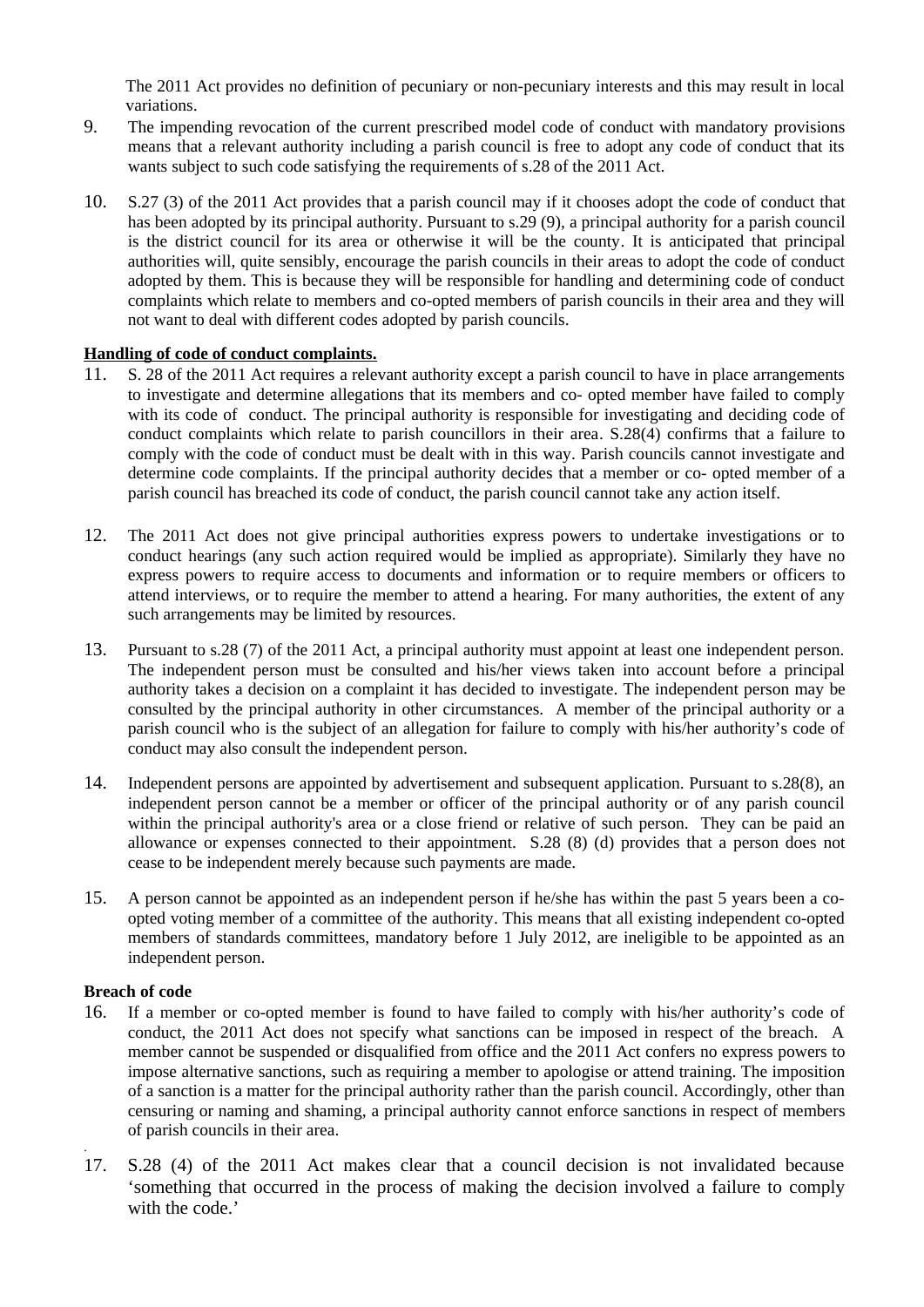## **Register of Interests**

- 18. Pursuant to s.29 of the 2011 Act, a Monitoring Officer of the principal authority must establish and maintain a register of interests of the members and co-opted members of the parish councils in its area. The 2011 Act does not define 'interests'. A parish council's code of conduct must include provisions which it considers appropriate in respect of the registration of pecuniary interests and non-pecuniary interests. The leaves scope for considerable local variation.
- 19. The Monitoring Officer must ensure that every parish council's register of interests of its members and co-opted members is available for inspection at all reasonable hours at a place in the principal authority's area. The principal authority must also publish the register of interests of the members and co-opted members of the parish councils on its website (s.29 (6) of the 2011 Act). A parish council with a website must publish the register of interests of its members and co–opted members and the Monitoring Officer must provide the parish council with this information (s.29 (7)).

## **Disclosure of interests upon taking office**

- 20. Pursuant to s.30 of the 2011 Act, a member and a co-opted member of a parish council must within 28 days of becoming a member or co-opted member notify the Monitoring Officer of any "disclosable pecuniary interests". Upon re-election or re-appointment, the member or co-opted member must also within 28 days notify the Monitoring Officer of "disclosable pecuniary interests" not already included in his or her register of interests. The Secretary of State will prescribe by regulation what constitutes a "disclosable pecuniary interest". S.30 (3) confirms that these will relate to a member and a co-opted member's interests and his/her spouse or civil partner or the person with whom he/she lives as if they were a spouse or civil partner. When notification of a disclosable pecuniary interest is received by the Monitoring Officer, it will be entered into that person's register of interests. Failure to register a "disclosable pecuniary interest" will be a criminal offence..
- 21. Pursuant to s. 32(1), of the 2011 Act, a member or co-opted member of a parish council may ask the Monitoring Officer to exclude from his/her register of interests sensitive interests which may include disclosable pecuniary interests the details of which, if disclosed, might lead to a threat of violence or intimidation to him/her or to a person 'connected' with him/her.

#### **Disclosure of interests at meetings**

- 22. Pursuant to s. 31(4) of the 2011 Act, if a member or co–opted member of a parish council is aware that he/she has a disclosable pecuniary interest in a matter, he/she is barred from participating in any discussion or voting on the matter at the meeting. Participation in the discussion or voting on that matter is a criminal offence under s.34. Members of the public attending meetings might not be aware of a member's interest in a matter under debate unless he/she had also previously inspected the authority's register.
- 23. Pursuant to s.31(2) and (3) of the 2011 Act, if a member or co–opted member is aware of a "disclosable pecuniary interest" in a matter under consideration at a meeting but such interest is not already on the authority's register of interests or in the process of entry onto the register having been notified to the Monitoring Officer, the member or co–opted member must disclose the disclosable pecuniary interest to the meeting and register it within 28 days of the meeting at which relevant business is considered. Pursuant to s.32 (3) a member or co-opted member with a sensitive interest, must confirm at the meeting that he /she has a disclosable pecuniary interest, rather than giving details of that interest.
- 24. S.31 (10) of the 2011 Act provides that a relevant authority's standing orders may require members who have a disclosable pecuniary interest in a matter to withdraw from the meeting room while any discussion or vote on it takes place. If a relevant authority has not adopted such standing orders this means members may remain present and arguably, through their presence, be able to influence other members during the discussion and voting. A member with a disclosable pecuniary interest who fails to withdraw from a meeting as required by his/her council's standing orders does not commit a criminal offence. If a council wanted to sanction a member with a disclosable pecuniary interest for not leaving the meeting room as required by its standing orders, it could rely on its other standing orders to vote to exclude such a member from the meeting.
- 25. As explained in paragraph 11 above, the code of conduct that is adopted by a relevant authority including a parish council may include an obligation on members and co – opted members to disclose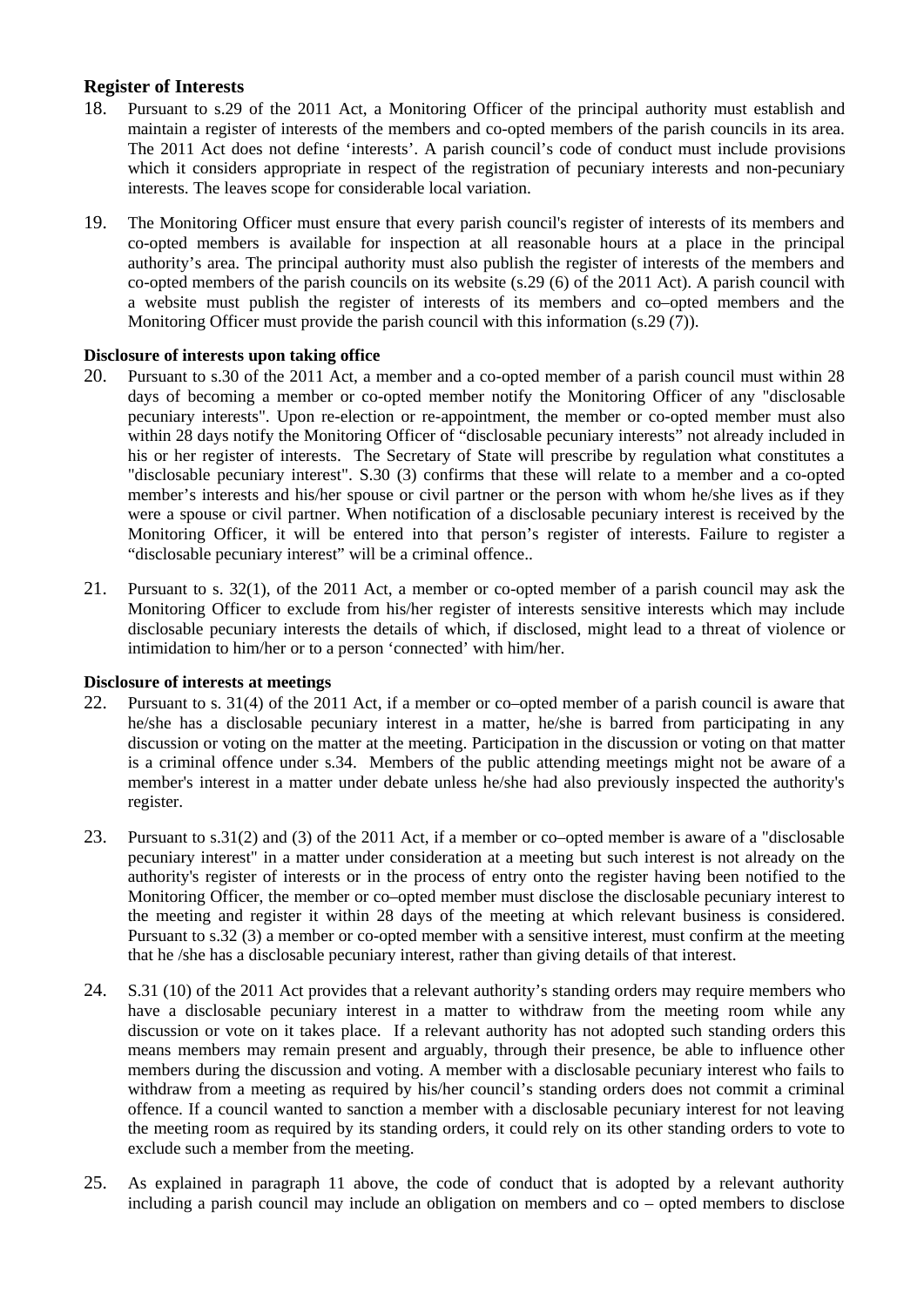pecuniary and non-pecuniary interests at meetings. There is no criminal sanction for failing to disclose such interests even if disclosure is required by the authority's code of conduct.

#### **Dispensations**

- 26. S.33 of the 2011 Act permits a member or co–opted member of a parish council with a disclosable pecuniary interest to submit a written request to the proper officer at the parish council for the parish council to grant a dispensation to relieve him/her of the restrictions in s. 31(4), namely to participate in a discussion or vote on a matter in which he/she has a disclosable pecuniary interest. A parish council may grant a dispensation if having had regard to all relevant circumstances, it considers that;
	- a) without the dispensation the number of persons prohibited from participating in any particular business would be so great a proportion of the body transacting the business as to impede the transaction of the business;
	- b) granting the dispensation is in the interests of persons living in the authority's area.
	- c) it is otherwise appropriate to grant a dispensation.

#### **Criminal offences**

27. Under 34 of the 2011 Act, failure to register a disclosable pecuniary interest within 28 days of election or co-option (or re-election or re-appointment), or the provision of false or misleading information on registration, and participation in discussion and voting in a meeting on a matter in which the member or co-opted member has a disclosable pecuniary interest will be criminal offences, potentially carrying a Scale 5 fine of £5000 and/or disqualification for up to five years. Prosecution is at the instigation of the Director of Public Prosecutions.

# **Illustrative text for code dealing with the conduct expected of members and co-opted members of the authority when acting in that capacity**

#### **Appendix 1**

You are a member or co-opted member of the [name] council and hence you shall have regard to the following principles – selflessness, integrity, objectivity, accountability, openness, honesty and leadership.

Accordingly, when acting in your capacity as a member or co-opted member - You must act solely in the public interest and should never improperly confer an advantage or disadvantage on any person or act to gain financial or other material benefits for yourself, your family, a friend or close associate.

You must not place yourself under a financial or other obligation to outside individuals or organisations that might seek to influence you in the performance of your official duties. When carrying out your public duties you must make all choices, such as making public appointments, awarding contracts or recommending individuals for rewards or benefits, on merit.

You are accountable for your decisions to the public and you must co-operate fully with whatever scrutiny is appropriate to your office.

You must be as open as possible about your decisions and actions and the decisions and actions of your authority and should be prepared to give reasons for those decisions and actions.

You must declare any private interests, both pecuniary and non-pecuniary, that relate to your public duties and must take steps to resolve any conflicts arising in a way that protects the public interest, including registering and declaring interests in a manner conforming with the procedures set out in the box below.

You must, when using or authorising the use by others of the resources of your authority, ensure that such resources are not used improperly for political purposes (including party political purposes) and you must have regard to any applicable Local Authority Code of Publicity made under the Local Government Act 1986.

You must promote and support high standards of conduct when serving in your public post, in particular as characterised by the above requirements, by leadership and example.

#### **Registering and declaring pecuniary and non-pecuniary interests**

You must, within 28 days of taking office as a member or co-opted member, notify your authority's monitoring officer of any disclosable pecuniary interest as defined by regulations made by the Secretary of State, where the pecuniary interest is yours, your spouse's or civil partner's, or is the pecuniary interest of somebody with whom you are living with as a husband or wife, or as if you were civil partners.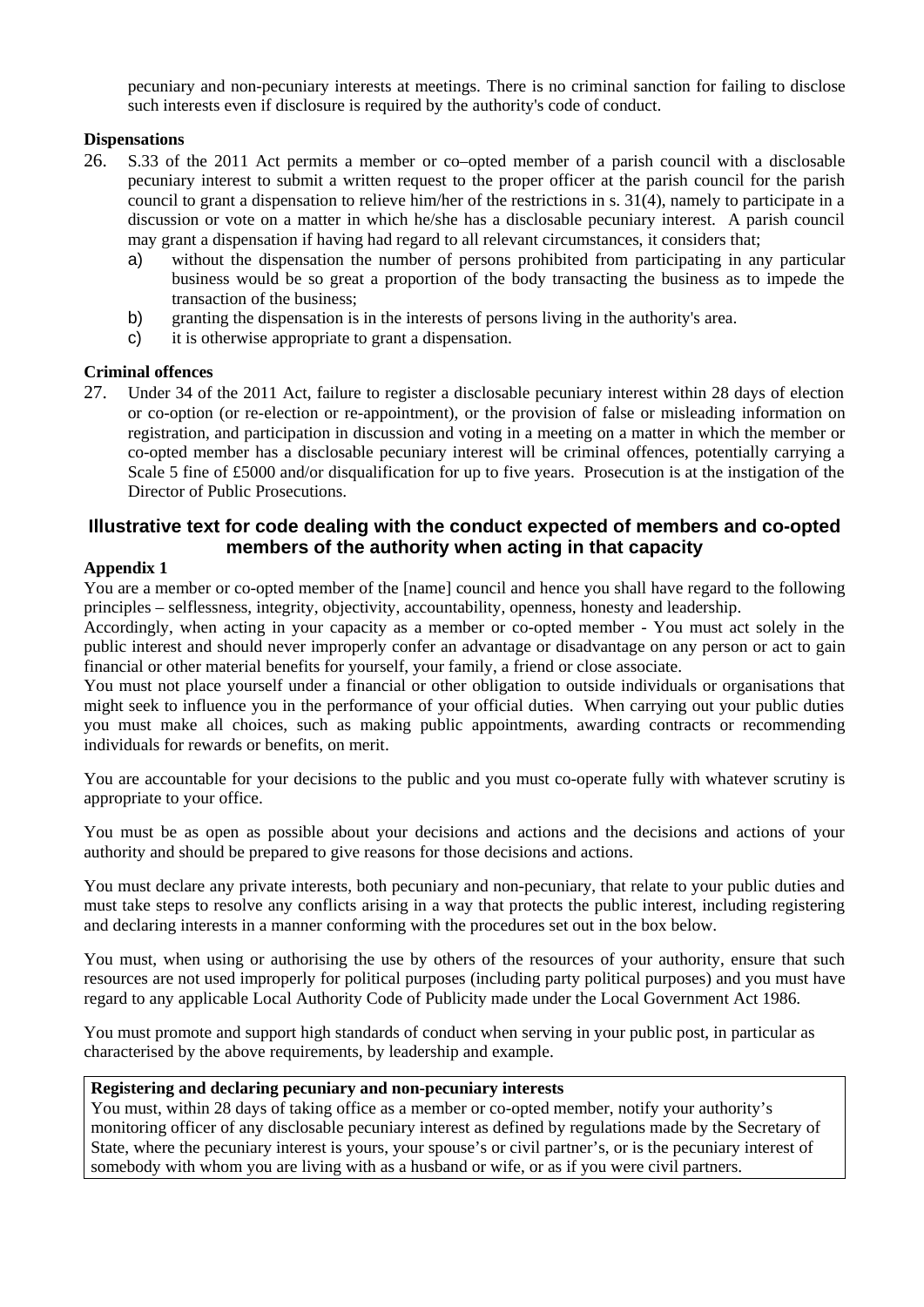In addition, you must, within 28 days of taking office as a member or co-opted member, notify your authority's monitoring officer of any disclosable pecuniary or non-pecuniary interest which your authority has decided should be included in the register.

If an interest has not been entered onto the authority's register, then the member must disclose the interest to any meeting of the authority at which they are present, where they have a disclosable interest in any matter being considered and where the matter is not a 'sensitive interest'.<sup>1</sup>

Following any disclosure of an interest not on the authority's register or the subject of pending notification, you must notify the monitoring officer of the interest within 28 days beginning with the date of disclosure.

Unless dispensation has been granted, you may not participate in any discussion of, vote on, or discharge any function related to any matter in which you have a pecuniary interest as defined by regulations made by the Secretary of State. Additionally, your must observe the restrictions your authority places on your involvement in matters where you have a pecuniary or non pecuniary interest as defined by your authority.

A 'sensitive interest' is described in the Localism Act 2011 as a member or co-opted member of an authority having an interest, and the nature of the interest being such that the member or co-opted member, and the authority's monitoring officer, consider that disclosure of the details of the interest could lead to the member or co-opted member, or a person connected with the member or co-opted member, being subject to violence or intimidation.

## **Appendix 2**

#### **LGA Template Code of Conduct**

As a member or co-opted member of *[X authority]* I have a responsibility to represent the community and work constructively with our staff and partner organisations to secure better social, economic and environmental outcomes for all.

In accordance with the Localism Act provisions, when acting in this capacity I am committed to behaving in a manner that is consistent with the following principles to achieve best value for our residents and maintain public confidence in this authority.

**SELFLESSNESS**: Holders of public office should act solely in terms of the public interest. They should not do so in order to gain financial or other material benefits for themselves, their family, or their friends.

**INTEGRITY**: Holders of public office should not place themselves under any financial or other obligation to outside individuals or organisations that might seek to influence them in the performance of their official duties.

**OBJECTIVITY**: In carrying out public business, including making public appointments, awarding contracts, or recommending individuals for rewards and benefits, holders of public office should make choices on merit.

**ACCOUNTABILITY**: Holders of public office are accountable for their decisions and actions to the public and must submit themselves to whatever scrutiny is appropriate to their office.

**OPENNESS**: Holders of public office should be as open as possible about all the decisions and actions that they take. They should give reasons for their decisions and restrict information only when the wider public interest clearly demands.

**HONESTY**: Holders of public office have a duty to declare any private interests relating to their public duties and to take steps to resolve any conflicts arising in a way that protects the public interest.

**LEADERSHIP**: Holders of public office should promote and support these principles by leadership and example.

The Act further provides for registration and disclosure of interests and in *[X authority]* this will be done as follows: *[to be completed by individual authorities]*

As a Member of *[X authority],* my conduct will in particular address the statutory principles of the code of conduct by: